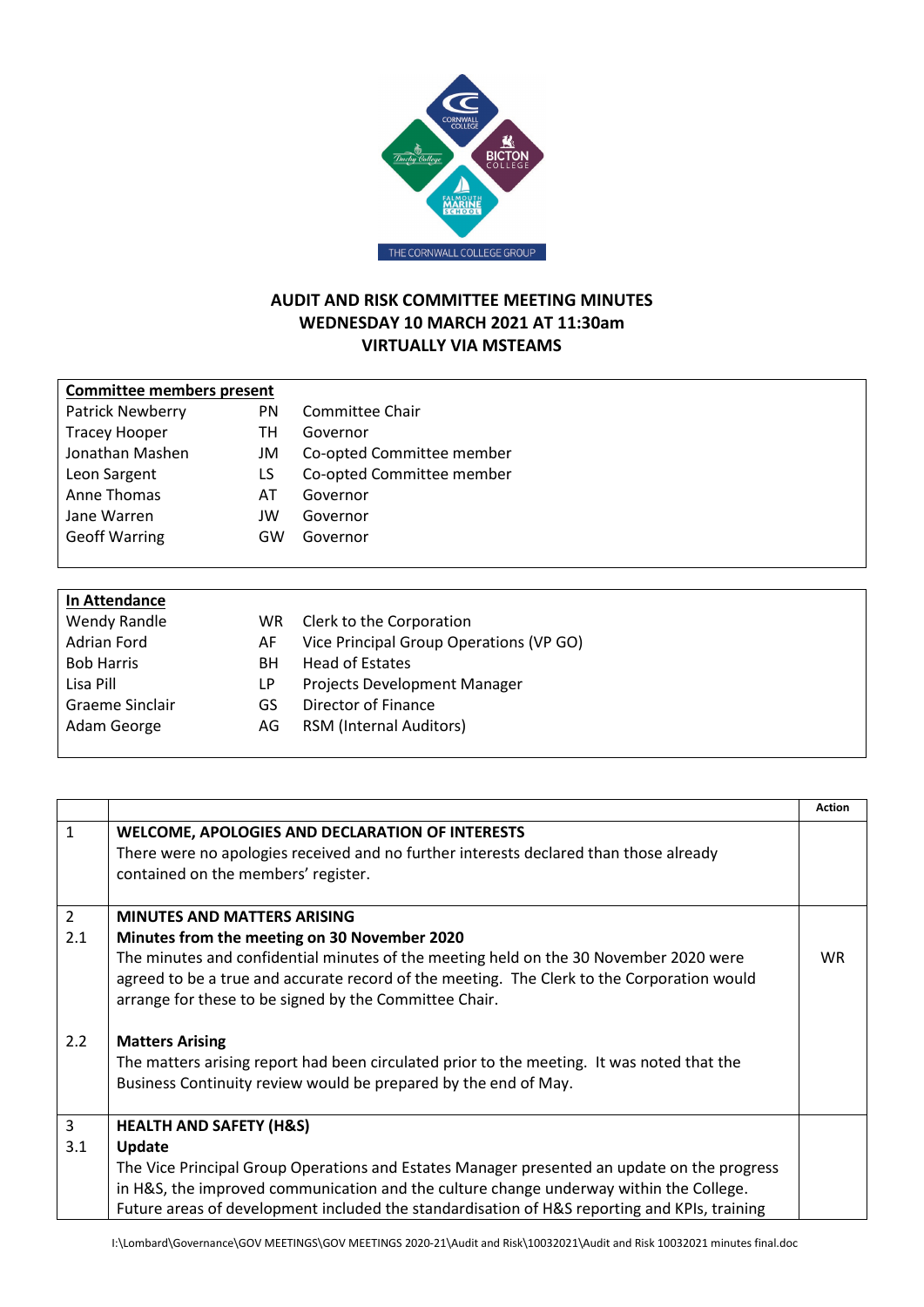|                | and the completion of a culture questionnaire.                                                                                                                                                                                                                                                                                                                                                                                                                                                                                                                                                                                                                                                                                                                                                                                                                                                                                                                                                                                                                                                                                                                                                                                                                                                                                                                         |                 |
|----------------|------------------------------------------------------------------------------------------------------------------------------------------------------------------------------------------------------------------------------------------------------------------------------------------------------------------------------------------------------------------------------------------------------------------------------------------------------------------------------------------------------------------------------------------------------------------------------------------------------------------------------------------------------------------------------------------------------------------------------------------------------------------------------------------------------------------------------------------------------------------------------------------------------------------------------------------------------------------------------------------------------------------------------------------------------------------------------------------------------------------------------------------------------------------------------------------------------------------------------------------------------------------------------------------------------------------------------------------------------------------------|-----------------|
| 3.2            | Proposed Health and Safety culture questionnaire<br>The College plan to conduct a culture questionnaire, based on the sample shared with the<br>Committee, within the next month. Results will be shared at the next Committee meeting.<br>Governors were invited to forward any comments on the questionnaire to the VP Group<br>Operations by the end of w/c 08/03.                                                                                                                                                                                                                                                                                                                                                                                                                                                                                                                                                                                                                                                                                                                                                                                                                                                                                                                                                                                                  | <b>ALL</b>      |
|                | The Committee discussed H&S within the College with the following highlights:<br>" It was suggested the College conduct a mapping exercise to understand the cause and effect<br>of incidents; it was noted that the College now review all accidents and near misses.<br>A Committee member requested benchmarking data to enable comparison of incidents with<br>other Colleges and to identify best practice. It was reported that the College plan for the new<br>H&S Manager to join an external H&S sector group to identify best practice.<br>In response to Committee members questions, the roles and responsibilities of the H&S team<br>were shared with the new H&S Manager role scheduled to be advertised next week.<br>• The Committee reflected on the resources available to the College noting that H&S is every<br>staff members' responsibility, proposing the use of champions to take on responsibility and<br>contribute to the H&S agenda.<br>A Committee member noted that Insurers can sometimes provide expertise in H&S it was<br>noted that Alliant, the insurers, regularly visit and provide guidance to the College.<br>" The Committee reflected on a specific case, the old farm and H&S issues previously identified,<br>it was noted a scheme of work is close to finalisation with a view to identify funds to<br>implement this. |                 |
|                | The Committee discussed their remit in terms of managing the risk of H&S. It was agreed that<br>the Committee Chair, VP Group Operations and Clerk to the Corporation would consider the<br>reporting needs and tools i.e. a KPI report, in addition to the assurances required by the<br>Committee and the Board.                                                                                                                                                                                                                                                                                                                                                                                                                                                                                                                                                                                                                                                                                                                                                                                                                                                                                                                                                                                                                                                     | WR,<br>PN<br>AF |
| 3.3            | Lead governor for Health and Safety<br>At present the lead governor is Peter Child. As H&S has been delegated to this Committee it was<br>proposed the lead Governor be a Committee member. A role description is being created and<br>will be circulated; expressions of interest to the Clerk to the Corporation were welcomed.                                                                                                                                                                                                                                                                                                                                                                                                                                                                                                                                                                                                                                                                                                                                                                                                                                                                                                                                                                                                                                      | <b>ALL</b>      |
| $\overline{4}$ | INTERNAL AUDIT PROGRAMME 2020/2021                                                                                                                                                                                                                                                                                                                                                                                                                                                                                                                                                                                                                                                                                                                                                                                                                                                                                                                                                                                                                                                                                                                                                                                                                                                                                                                                     |                 |
| 4.1            | Internal Audit Progress Report 2020/2021<br>The report had been circulated prior to the meeting; the Committee noted progress against the<br>plan. RSM updated that the Estates audit had been completed and was with management for<br>comment and that the funding compliance audit is scheduled for two weeks' time.                                                                                                                                                                                                                                                                                                                                                                                                                                                                                                                                                                                                                                                                                                                                                                                                                                                                                                                                                                                                                                                |                 |
| 4.2            | <b>Internal Audit reports</b><br>The below reports had been circulated prior to the meeting.<br><b>GDPR</b><br>٠<br>Payroll                                                                                                                                                                                                                                                                                                                                                                                                                                                                                                                                                                                                                                                                                                                                                                                                                                                                                                                                                                                                                                                                                                                                                                                                                                            |                 |
|                | A Committee member noted that the Payroll controls were surprising and queried why the GDPR<br>report was advisory only. RSM noted that opinion is based on the level of actions identified in<br>addition to other considerations to provide a rounded view; in terms of GDPR RSM were unable<br>to give an opinion. It was noted that across the sector there had been a push to achieve initial<br>GDPR compliance, with audits now taking place to ensure compliance is embedded. The                                                                                                                                                                                                                                                                                                                                                                                                                                                                                                                                                                                                                                                                                                                                                                                                                                                                              |                 |
|                | Committee requested a progress report on the GDPR actions for the June meeting.                                                                                                                                                                                                                                                                                                                                                                                                                                                                                                                                                                                                                                                                                                                                                                                                                                                                                                                                                                                                                                                                                                                                                                                                                                                                                        | AF/GS           |
|                | The Committee reflected on whether there was a need to debate the College's risk management                                                                                                                                                                                                                                                                                                                                                                                                                                                                                                                                                                                                                                                                                                                                                                                                                                                                                                                                                                                                                                                                                                                                                                                                                                                                            |                 |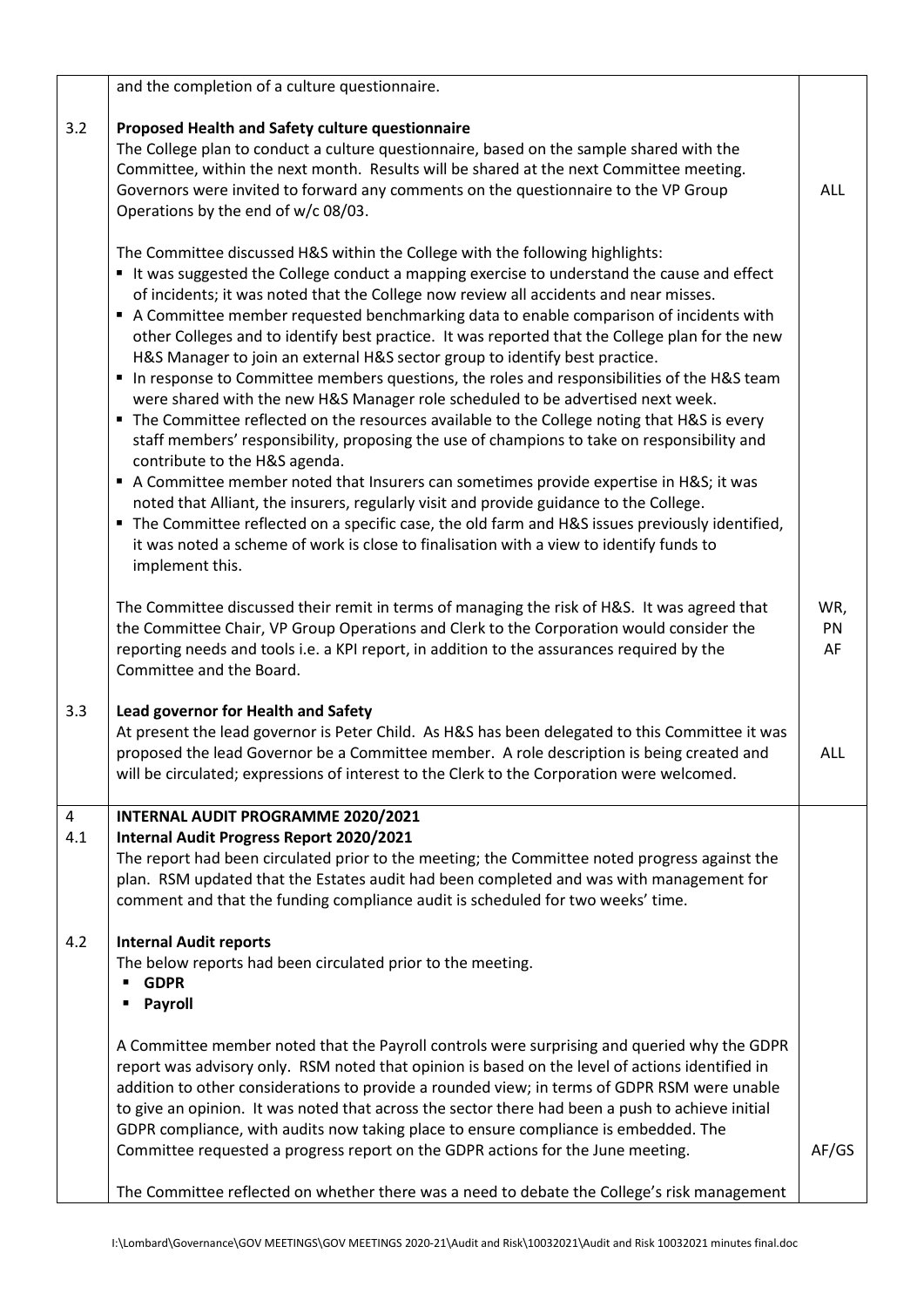|                       | appetite agreeing that this would be timely.                                                                                                                                                                                                                                                                                                                                                                                                                                                                                                                                                                                                                                                                                                                                                                                                                                                                                                                                                                                                                                                                                                                                                                                                                                                                                                |           |
|-----------------------|---------------------------------------------------------------------------------------------------------------------------------------------------------------------------------------------------------------------------------------------------------------------------------------------------------------------------------------------------------------------------------------------------------------------------------------------------------------------------------------------------------------------------------------------------------------------------------------------------------------------------------------------------------------------------------------------------------------------------------------------------------------------------------------------------------------------------------------------------------------------------------------------------------------------------------------------------------------------------------------------------------------------------------------------------------------------------------------------------------------------------------------------------------------------------------------------------------------------------------------------------------------------------------------------------------------------------------------------|-----------|
| 4.3                   | FE Benchmarking programme<br>RSM were invited to present on the above document circulated prior to the meeting. The<br>annual opinion comparator indicated the College fell within the same category of 82% of their<br>peers. The College aims to move into the top category with 10% of peers, noting that the<br>assurance framework due to be considered at the June meeting, would support achieving this<br>position.                                                                                                                                                                                                                                                                                                                                                                                                                                                                                                                                                                                                                                                                                                                                                                                                                                                                                                                 |           |
| 5<br>5.1              | <b>ADDITIONAL AUDIT REPORTS</b><br>Local Authority Safeguarding 157/175 Audit report<br>Search and Governance had requested this Committee consider the feedback from the LA<br>safeguarding audit reports. Feedback has not yet been received from either local authority. The<br>Committee agreed that going forward these reports would be shared with the Safeguarding Lead<br>Governor and reported in the annual Safeguarding report, with any issues raised with and<br>considered by this Committee.                                                                                                                                                                                                                                                                                                                                                                                                                                                                                                                                                                                                                                                                                                                                                                                                                                | <b>WR</b> |
| 5.2                   | <b>Developing Leaders report</b><br>Circulated prior to the meeting, it was noted that this report was related to EU funding received<br>to deliver leadership and management training to small SMEs. The College received a clean audit<br>report resulting in no financial clawback; in response to a Committee member question, there<br>were no lessons to be learned from the report.<br>The Committee were keen to explore what would happen to this project when the EU funding<br>stops due to Brexit. The details were not yet clear, however it was anticipated that the EU<br>funded projects could be included in existing funding streams.                                                                                                                                                                                                                                                                                                                                                                                                                                                                                                                                                                                                                                                                                     |           |
| 6                     | <b>LESSON LEARNED</b><br><b>Internal Controls and Project Management of Future Farm</b><br>A report had been circulated prior to the meeting highlighting the lessons learned from the<br>review of the project management of Future Farm. The Committee reviewed the key<br>recommendations, specifically those linked to governance, whereby it was noted there had not<br>been sufficient reporting, oversight and full Board communication. Going forward a working<br>party would be introduced for key projects; a small group of Governors have met to consider the<br>terms of reference should this be a future requirement.<br>The Committee reflected on the need to develop progress reporting of the College's project<br>portfolio to the Board. The use of one page Insight reports to communicate progress both<br>internally and to Board was supported by the Committee.<br>The Committee reflected on the College being clear on the need for a project rather than<br>applying for funding and delivering a project that does not meet a specific need or align with the<br>strategic intent; for example a clear strategy for Bicton and Duchy. The Committee proposed<br>using a Board development session to consider the alignment of projects with the strategic<br>intent, along with a risk appetite discussion. | WR/PN     |
| $\overline{7}$<br>7.1 | <b>STANDING AGENDA ITEMS</b><br>Rolling review of High and Medium Audit recommendations from previous Audits<br>Circulated prior to the meeting the report indicated that there were ten items outstanding, six of<br>which would be cleared by the end of May and four by the end of July. The seven advisory items<br>from the GDPR report would be completed by the end of May; the College were in a good<br>position.<br>A Committee member reflected on the recent Special Board meeting which had highlighted the                                                                                                                                                                                                                                                                                                                                                                                                                                                                                                                                                                                                                                                                                                                                                                                                                    |           |